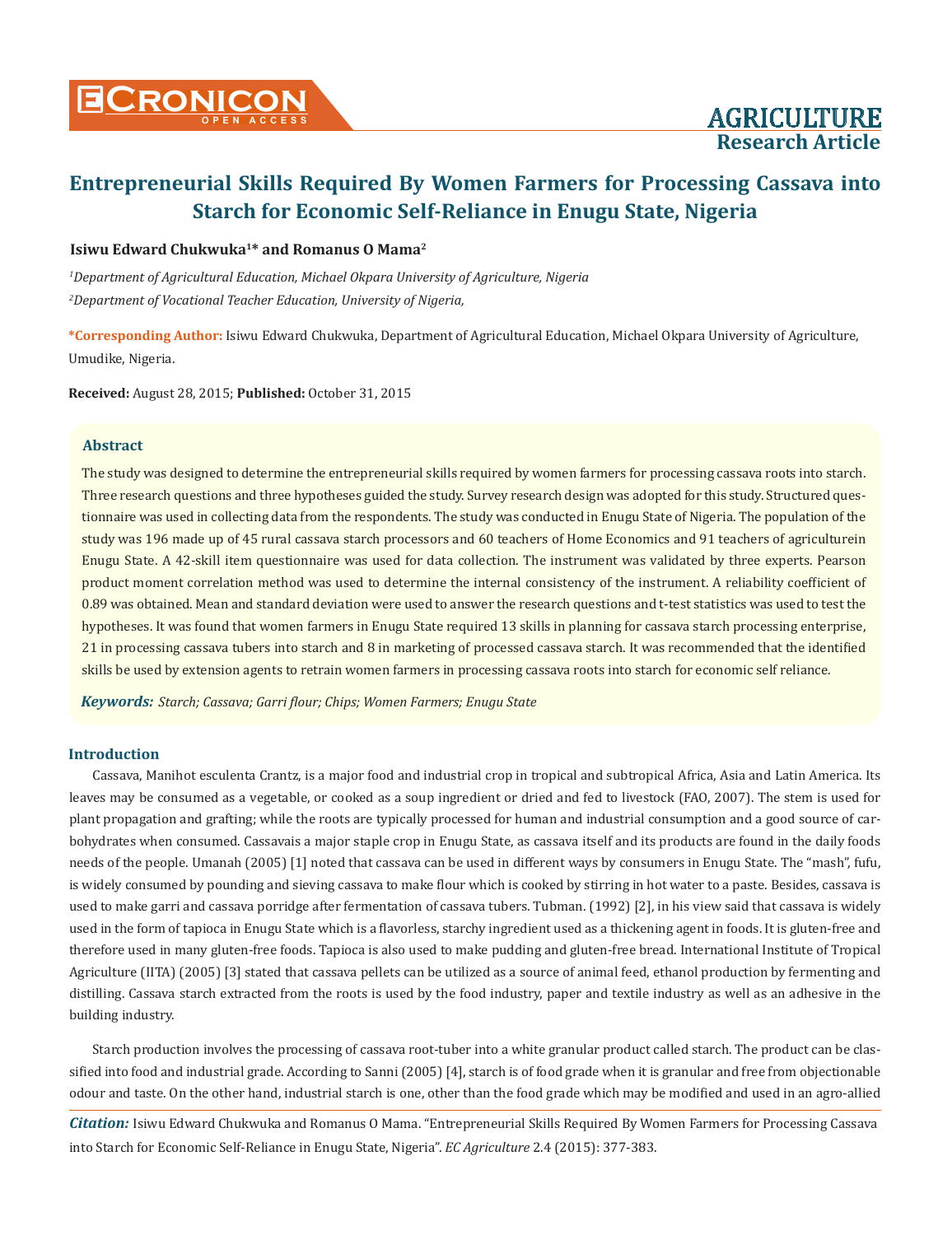# **Entrepreneurial Skills Required By Women Farmers for Processing Cassava into Starch for Economic Self-Reliance in Enugu State, Nigeria**

378

industry. The production of any or both of starch forms could be a source of employment and economic well-being. In the view of Spencer and Lyman. (2002) posited that the steps involved in processing cassava into starch include size grading the cassava tubers, crown removal, peeling, thorough washing, grating in machine, dewatering, collection of milky water and filtering the water to collect the starch.

In this study, processing is the act of transforming cassava tuber into cassava starch in order to increase its storage life and acceptance by consumers. In Enugu State farmers loose cassava tubers due to mechanical injury, metabolic losses, exposure to extreme temperature, biological or diseases attack, rodents attack and other animals. It was observed by the researchers that cassava preparation and processing into garri and other forms of food are left in the hands of the aged women farmers. These women are not able to process cassava into starch that has higher price than other processed forms of cassava due to lack of requisite skill in processing cassava into starch. This was observed during a "Farmers Week" organized by Enugu State Chambers of Commerce and Industry in September 2013 where farmers gathered to display products they grow in the state and where products of cassava were displayed (garri, flour, fermented fufu, tapioca) without starch. In an interview granted to some of these cassava farmers by one of the researchers on why they are not producing starch, it was revealed that these farmers do not have the skill for producing starch from cassava fresh tubers as they have for other products. For these women farmers to be able to produce starch successfully for their personal and commercial purposes, they require entrepreneurial skills for the process.

Entrepreneurial skills in the opinion of Dumbiri and Amusa. (2010) [5] entrepreneurial skills are the required capacities to perceive business opportunities, take advantage of the scare resources, control and coordinate available human and material resources for success in any production enterprise. In the context of this study, entrepreneurial skills are the capacities required by women farmers to manipulate input resources such as cassava tubers to obtain starch as an output.

If the entrepreneurial skills in starch production are identified, packaged and taught to women farmers, they could be efficiently engaged in processing of cassava into starch both for family and commercial purposes to enhance their economic status and self-reliance.

#### **Purpose of the study**

The purpose of the study therefore, was to identify the entrepreneurial skills required by women farmers for processing cassava into starch for economic and self reliance in Enugu State. Specifically, the study sought to identify skills in:

- a. Planning for cassava processing into starch enterprise.
- b. Processing cassava into starch.
- c. Marketing of cassava starch.

### **Hypotheses**

- a. The following null hypotheses were formulated for the study and were tested at 0.05 level of significance.
- b. There is no significant difference in the mean ratings of teachers of Agricultural science and teachers of Home Economics on skills required by women farmers for processing cassava into starch.
- c. There is no significant difference in the mean ratings of teachers of Agricultural Science and teachers of Home Economics on skills required by women in agriculture for marketing of cassava starch.

### **Method**

Three research questions and three hypotheses guided the study. A survey design was adopted for the study. Olaitan, Ali, Eyo and Sowande (2000) [6] stated that survey research design is the plan, structure and strategy that the investigator wants to adopt in order to obtain solutions to research problems using questionnaire or structured interview in collecting, analyzing and interpreting data. The design was suitable for this study because questionnaire was developed and used for collecting data from respondents.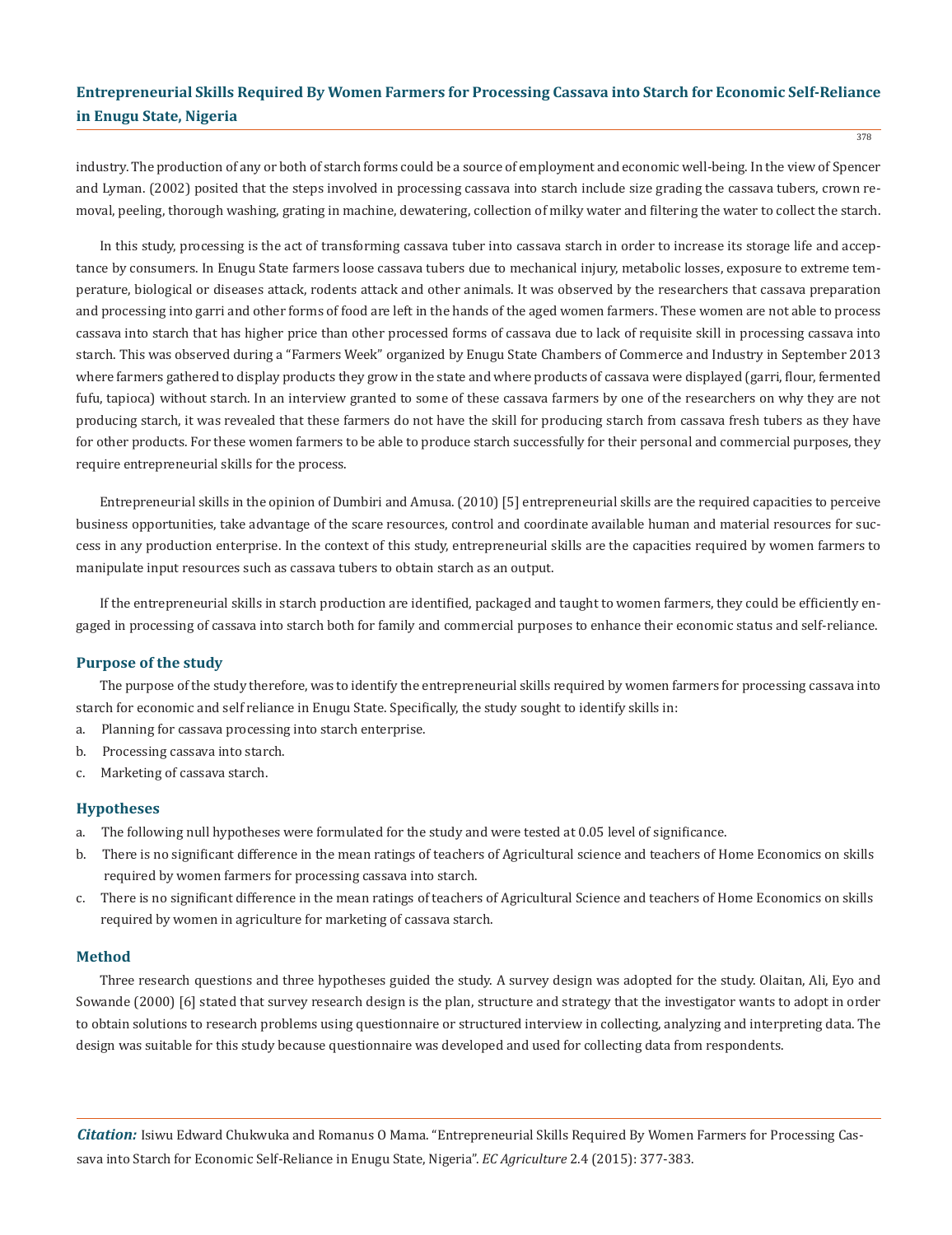# **Entrepreneurial Skills Required By Women Farmers for Processing Cassava into Starch for Economic Self-Reliance in Enugu State, Nigeria**

379

#### **Area of the Study**

The area of the study is Enugu State agricultural zone that made up of 17 Local Government Areas. Cassava is a major staple for the people of the State because of the favorable climatic conditions. The agricultural zone has rich soil suitable for growing cassava and available facilities for processing cassava into other products including starch. The people of the State grow cassava both for consumption and commercial purposes.

### **Population of the Study**

The population of the study was 196 made up of 45 rural women farmers starch processors, 60 teachers of Home Economics, and 91 teachers of agriculture in Enugu State. The entire population was involved in the study because the size was small and effectively handled.

#### **Instrument for Data Collection**

A 42-skill item questionnaire was developed from literature by the researchers and used for data collection. The questionnaire had a four-point response scale options of Highly required (HR), Averagely required (AR), Slightly required (SR) and Not required (NR) with a corresponding numerical value of 4, 3, 2 and 1 respectively.

#### **Validation of Instrument**

The instrument was face validated by three university lecturers: two from Department of Vocational Teacher Education, University of Nigeria, Nsukka, one from the Department of Crop Science, Michael Okpara University of Agriculture, and Umudike, Nigeria. Their corrections and suggestions were used to improve the initial edition of the questionnaire to produce the final copy.

#### **Reliability of the Instrument**

The Cronbach Alpha method was adopted to determine the internal consistency of the instrument. A reliability coefficient of 0.89 was obtained. Six research assistants who were familiar with the area of the study were employed and given orientation on how to administer the questionnaire to the respondents.

#### **Method of Data Collection**

 A total of one hundred and twenty-six copies of the questionnaire were administered on the respondents personally by the researcher and three trained research assistants. The one hundred and twenty-six copies were distributed to teachers of Agriculture and teachers of Home Economics. A total of one hundred and twenty-three copies of the questionnaire were retrieved and analyzed.

#### **Method of Data Analysis**

Weighted mean and standard deviation were used to answer the research questions while t–test statistic was used to test the null hypothesis at 0.05 level of significance. The average mean of 2.50 was used for decision–making. Any skill item with a mean rating of 2.50 or above was regarded as required while any skill item with a mean rating less than 2.50 was regarded as not required. Any item with a standard deviation between 0.00 and 1.96 revealed that the respondents were close to the mean and not too far from one another in their responses. The null hypothesis of no significance difference was accepted for any item whose t-calculated value was less than the t-value, while it was rejected for any item whose t-calculated value was greater than the t-table value.

#### **Results**

The data in Table 1 revealed that all the 13 items had their mean values ranged from 3.07-3.72 which were above the cutoff point of 2.50. This indicated that the respondents agreed that all the 13 items were the entrepreneurial skills needed by women farmers in planning for cassava starch processing enterprise. The table also showed that the standard deviation of the responses ranged from 0.45-1.44, indicating that the respondents were not far from the mean and from the opinion of one another in their responses. The table revealed that all the 13 items had their t-calculated values less than their t-table value of 1.96 at p ≤ 0.05 level of significance and 121 degree of freedom. This indicated that there was no significant difference in the mean ratings of the responses of the two groups or respondents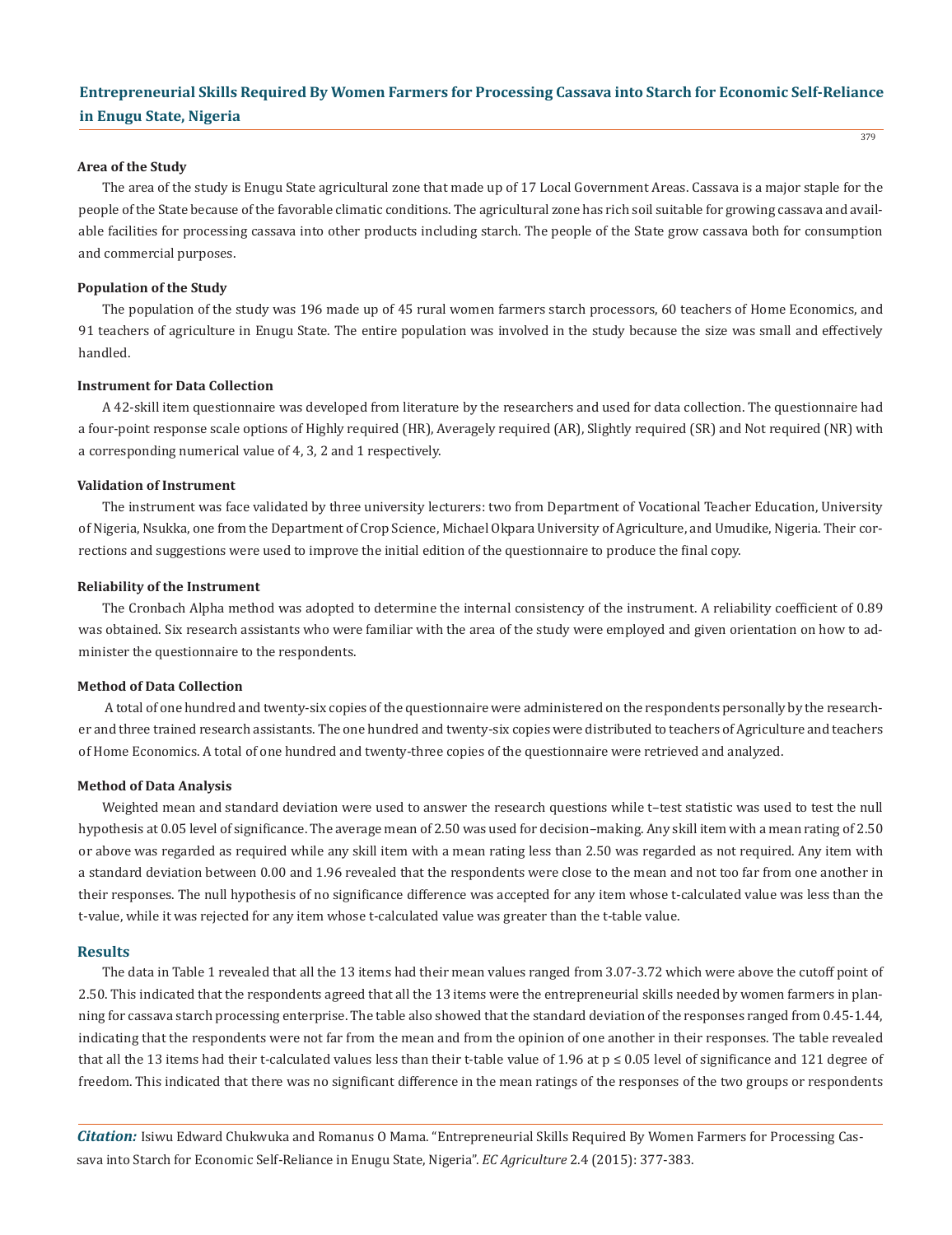# **Entrepreneurial Skills Required By Women Farmers for Processing Cassava into Starch for Economic Self-Reliance in Enugu State, Nigeria**

on the entrepreneurial skills needed by women farmers in planning for cassava starch processing enterprise. Therefore, the hypotheses of no significant difference were accepted for all the items.

| S/No.          | <b>Skills in Planning: Ability to</b>                                                                         | X    | <b>SD</b> | t-cal | <b>Remarks</b> |
|----------------|---------------------------------------------------------------------------------------------------------------|------|-----------|-------|----------------|
| 1.             | Set goals for starch production occupation                                                                    | 3.14 | 0.97      | 1.58  | $*_{NS}$       |
| 2              | Identify major activities (unit operations) to be carried out to meet the<br>starch production                | 3.36 | 0.67      | 0.58  | $*_{NS}$       |
| 3              | Decide how to get money for starch production and marketing                                                   | 3.07 | 0.62      | 1.18  | $*_{NS}$       |
| $\overline{4}$ | Identify customers for cassava starch to be produced                                                          | 3.51 | 0.57      | 1.46  | $*_{NS}$       |
| 5              | Determine the scale of production                                                                             | 3.17 | 0.75      | 0.97  | $*_{NS}$       |
| 6              | Locate NAFDAC approved machines, tools and materials for processing,<br>packing and storing of cassava starch | 3.61 | 0.87      | 1.30  | $*_{NS}$       |
| 7              | Select NAFDAC approved machines, tools and materials for processing,<br>packing and storage of cassava starch | 3.35 | 0.79      | 1.74  | $*_{NS}$       |
| 8              | Source cassava roots for processing                                                                           | 3.72 | 1.44      | 0.85  | $*_{NS}$       |
| 9              | Identify competent personnel to employ in the starch enterprise                                               | 3.34 | 0.56      | 1.17  | $*_{NS}$       |
| 10             | Register the starch production enterprise with the cooperate affair<br>commission.                            | 3.22 | 0.82      | 0.82  | $*_{NS}$       |
| 11             | Decide quality control activities to embark on                                                                | 3.36 | 0.45      | 0.79  | $*_{NS}$       |
| 12             | Decide how to dispose off cassava by-products and wastes                                                      | 3.28 | 0.52      | 0.45  | $*_{NS}$       |
| 13             | Budget for all the identified activities for starch production                                                | 3.46 | 0.64      | 0.67  | $*_{NS}$       |

 *X = Mean of responses, SD = standard deviation, t-cal = t-calculate, t-table value = 1.96.*

*Table 1: Mean Ratings, Standard Deviation and t–test Analysis of the Responses of rural cassava starch processors and teachers of Home Economics on Skills Required by Women farmers in planning for cassava starch processing enterprise (N = 123).*

| S/N            | <b>Skills in processing Starch-Ability to:</b>                                                               | X    | <b>SD</b> | t-cal   | <b>Remarks</b> |
|----------------|--------------------------------------------------------------------------------------------------------------|------|-----------|---------|----------------|
| $\mathbf{1}$   | Peel the back cassava tubers manually with stainless knives                                                  | 2.61 | 0.71      | 0.97    | $*_{NS}$       |
| 2              | Wash peeled tubers with clean water                                                                          | 2.74 | 0.82      | 0.68    | $*_{NS}$       |
| 3              | Pack washed tubers in woven basket to allow the water to drain                                               | 2.68 | 0.76      | $-1.65$ | $*_{NS}$       |
| $\overline{4}$ | Convey the washed tubers to the grating machine                                                              | 2.79 | 0.48      | $-1.24$ | $*_{NS}$       |
| $\overline{5}$ | Discharge the grated cassava into a clean container                                                          | 2.88 | 0.54      | 0.31    | $*_{NS}$       |
| 6              | Repeat grating using hammer mill with fire screen                                                            | 2.64 | 0.36      | 0.47    | $*_{NS}$       |
| $\overline{7}$ | Wash the starch with clean water using a woven basket with a piece of<br>clean cloth tied around the outside | 2.61 | 0.65      | 0.92    | $*_{NS}$       |
| 8              | Put grated gulp into the basket                                                                              | 2.77 | 0.69      | 0.69    | $*_{NS}$       |
| 9              | Hand wash to pulp until no more milky starch comes out                                                       | 2.58 | 0.47      | $-0.63$ | $*_{NS}$       |
| 10             | Discard the remaining pulp or fry into garri                                                                 | 2.89 | 0.71      | 0.97    | $*_{NS}$       |
| 11             | Collect the milky starch into a plastic drum and allow to settle overnight                                   | 2.64 | 0.49      | $-1.31$ | $*_{NS}$       |
| 12             | Keep milky starch into a plastic drum for 24 hours (overnight)                                               |      |           |         |                |
| 13             | Drain the clear water                                                                                        | 2.90 | 0.86      | 0.29    | $*_{NS}$       |
| 14             | Scrape off the top surface of the starch cake                                                                | 2.72 | 0.43      | 0.15    | $*_{NS}$       |
| 15             | Remove the lumped starch cake                                                                                | 2.64 | 0.49      | $-1.31$ | $*_{NS}$       |

<sup>380</sup>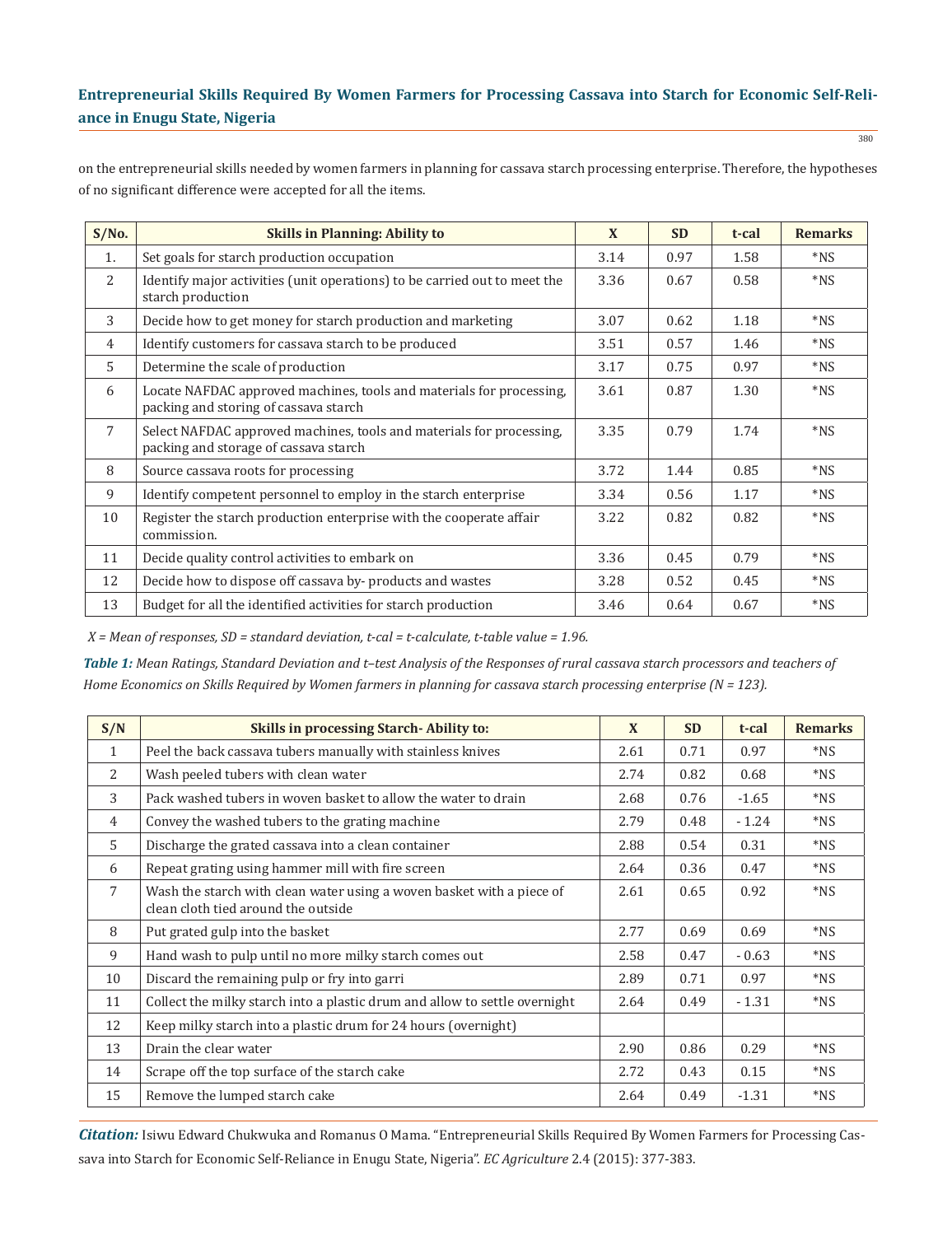# **Entrepreneurial Skills Required By Women Farmers for Processing Cassava into Starch for Economic Self-Reliance in Enugu State, Nigeria**

381

| 16 | Soak starch cake in water to settle completely               | 2.56 | 0.67 | 1.11 | $*NS$             |
|----|--------------------------------------------------------------|------|------|------|-------------------|
| 17 | Deposit the starch on trays                                  | 2.55 | 0.73 | 1.63 | $*NS$             |
| 18 | Place the starch on elevated platforms basking it in the sun | 2.73 | 0.57 | 1.78 | $*NS$             |
| 19 | Dry the starch to attain a moisture content of 12%           | 2.54 | 0.93 | 1.68 | $*$ <sub>NS</sub> |
| 20 | Pulverize the dried starch in powdered form                  | 2.75 | 0.97 | 1.72 | $*NS$             |
| 21 | Package the pulverized starch in airtight polyethylene bags  | 2.68 | 0.53 | 1.56 | $*NS$             |
| 22 | Store on a raised plat form, in a clean dry place.           | 2.74 | 0.64 | 1.32 | $*_{NS}$          |

 *X = Mean of responses, SD = standard deviation, t-cal = t-calculate, t-table value = 1.96.*

*Table 2: Mean Ratings, Standard Deviation and t–test Analysis of the Responses of Teachers of Home Economics on the entrepreneurial skills required by Women Farmers in Processing Cassava tubers into Starch (N = 123).*

The data presented in table 2 revealed that all the 22 items had their mean values ranged from 2.54-2.90 which were above the cut-off point of 2.50, indicating that the respondents agreed that all the 21 items were entrepreneurial skills needed by women farmers in processing cassava tubers into starch. The table also revealed that the standard deviation of the responses ranged from 0.43-0.97, indicating that the respondents were not too far from the mean and from the opinion of one another in the responses. The table also showed that all the 21 items had their t-calculated values less than their t-table values at probability of  $p \le 0.05$  level of significance and 121 degree of freedom. This indicated that there was no significant difference in the mean ratings of the responses of the two groups of respondents on the entrepreneurial skills needed by women farmers in processing cassava into starch.

| S/N            | <b>Skills in marketing Starch. Ability to:</b>                                                                                      | X    | <b>SD</b> | t-cal | <b>Remarks</b>    |
|----------------|-------------------------------------------------------------------------------------------------------------------------------------|------|-----------|-------|-------------------|
| $\mathbf{1}$   | Package starch in polyethylene bags/ plastic bottle for sale with a detailed label                                                  | 3.21 | 0.53      | 1.30  | $*_{NS}$          |
| 2              | Record tonnage, that is, bags/bottles of starch produced for sale                                                                   | 3.56 | 0.97      | 0.26  | $*_{NS}$          |
| 3              | Fix prices of the bagged/bottled starch after assessing market situations                                                           | 3.89 | 0.44      | 0.19  |                   |
| $\overline{4}$ | Notify customers/consumers about starch<br>produced through advertisement                                                           | 3.78 | 0.56      | 0.27  | $*_{NS}$          |
| 5              | Sell cassava starch and by-products to individuals, drilling/oil companies, food<br>and pharmaceutical industries and export market | 2.68 | 0.52      | 0.28  | $*$ <sub>NS</sub> |
| 6              | Collect and collate market information on cassava demand supply situation                                                           | 3.11 | 0.25      | 1.16  | $*$ <sub>NS</sub> |
| 7              | Keep records of starch sold                                                                                                         | 3.00 | 0.40      | 0.50  | $*$ <sub>NS</sub> |
| 8              | Submit record of sales to account department                                                                                        | 3.44 | 0.20      | 0.46  | $*_{NS}$          |
| 9              | Calculate profit and loss account for proper management and expansion                                                               | 3.04 | 0.24      | 0.66  | $*$ <sub>NS</sub> |

 *X = Mean of responses, SD = standard deviation, t-cal = t-calculate, t-table value = 1.96*

*Table 3: Mean Ratings, Standard Deviation and t–test Analysis of the Responses of Teachers of Agricultural Science on Entrepreneurial skills required by Women farmers in Marketing of Cassava Starch(N = 123).*

The data in table 3 showed that all the 9 items had their mean values ranged from 2.68-3.98 which were above the cut-off point of 2.50. This indicated that the respondents agreed that all the 9 items were entrepreneurial skills required by women farmers in marketing of cassava starch. The table above showed that the standard deviation of the responses ranged from 0.20-0.97, indicating that the respondents were not too far from the mean and from the opinion of one another in their responses. The table revealed that all the 9 items had their t-calculated values less than the t-table values at probability of  $p \le 0.05$  level of significance. This indicated that there was no significant difference in the mean ratings of the responses of the two groups of respondents on the entrepreneurial skills required by women farmers in marketing of cassava starch.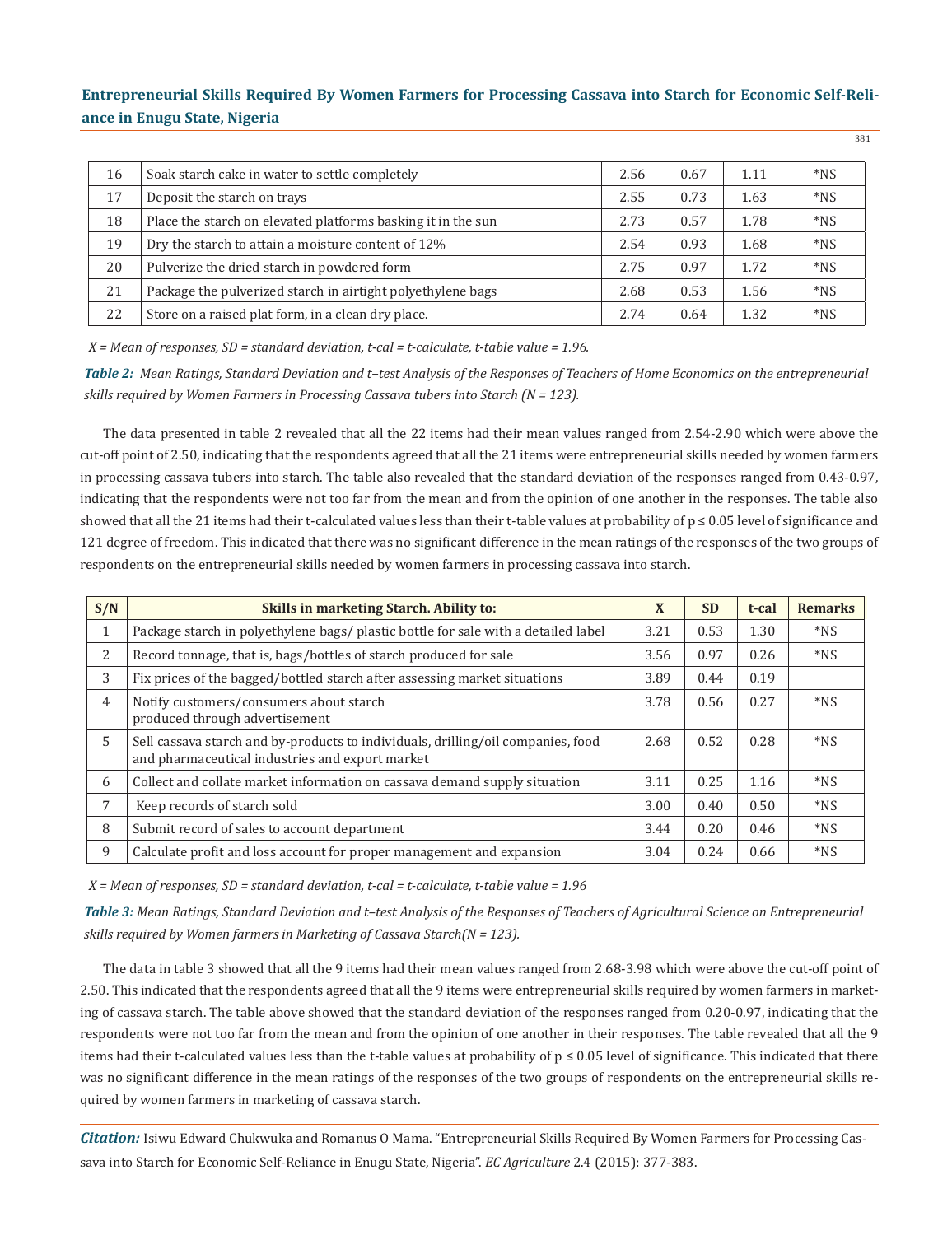382

### **Discussion of Result**

The result of the study in Table 1 revealed that 13 items which include: set goals for starch production enterprise, identify customers for cassava starch to be produced, determine the scale of production among others, were required by women farmers in planning for cassava starch processing enterprise. The result of this study is in agreement with the findings of Awaji (2006) [7] in a study carried out on work skills required by secondary school graduates for success in cassava processing enterprise in Cross River State, where it was found that 11 work-skills were required by secondary school graduates in planning for processing cassava into chips. The skills include: set goals for processing cassava into garri flour, chips and starch, review the goals periodically among others.

The result of the study in Table 2 revealed that 21 items which include: peel the back cassava tubers manually with stainless knives, discharge the grated cassava into a clean container, repeat grating using hammer mill with fine screen, keep milky starch into a plastic drum for 24 hours and so on. The result is in consonance with the findings of Asogwa., *et al*. (2010) [8] in a study on quality assurance of women in agriculture in processing bambara groundnut into 'okpa' in Anambra State, where it was found out that women in agriculture needed improvement in 23 competencies in processing bambara groundnut into 'okpa'. The authors found that quality assurance of women in agriculture in processing bambara nut into okpa was average. The women needed improvement on competencies in processing nuts into flour and preparing okpa from flours.

The result of the study is also in agreement with the findings of Anete., *et al*. (2009) [9] on Entrepreneurial competencies required by students of school of agriculture in South-Western Nigeria for processing cocoyam into flour and chips for employment on graduation. The researchers found out that students required thirty-three (33) entrepreneurship competencies for planning cocoyam processing enterprise, processing cocoyam into flour and chips and marketing processed cocoyam products [10] [11]. (What of your results on marketing?)

#### **Conclusion and Recommendations**

It was discovered that commercial production of cassava starch requires special skills in the planning, processing and marketing. It was therefore recommended that:

- 1. The 42 entrepreneurial skills identified in this study should be used to train women farmers engaging in cassava starch process ing and marketing for economic self-reliance.
- 2. The outcome of this study should also be significantly used by the government to enrich the training packages of skills acquisition centers located in each senatorial zone of Enugu State.

### **Bibliography**

- 1. Umanah, E.E (2005). Cassava: *Production, Utilization and Trade*. University Press.
- 2. Tubman AF. "Development of Cassava, Processing and Preservation Facilities in Liberia". *In Proceedings of the Fourth Triennial Symposium of the International Society for Tropical Ro* (1998).
- 3. IITA. "*High Quality Cassava Starch flyer*". Ibadan Nigeria: IITA, Integrated Cassava Project.
- 4. Sanni, M.O. (2005). *Standards of cassava products and guidelines for export*. Ibadan: IITA.
- 5. Dumbiri., *et al*. "Entrepreneurial Skills Required by Retirees for Tree Crop Seedling Production in Ekiti State, Nigeria". A paper presented at the conference of Nigerian Vocational Association, University of Nigeria, Nsukka (2010).
- 6. Olaitan., *et al*. "Production Skills Required by Women in Agriculture for Processing yam into flour in Delta State". *A paper pre sented at the conference of Nigerian Vocational Association, University of Nigeria, Nsukka.*
- 7. Akwaji IE. "Work-skills required by secondary school Graduates for Success in Cassava Production Enterprise in Cross River State, Nigeria". *An Unpublished M.ED thesis. Department of Vocational Teachers Education, University of Nigeria, Nsukka* (2006).
- 8. Asogwa., *et al*. "Quality Assurance of Women in Agriculture in Processing Bambara Groundnut into Okpa in Anambra State". *A paper presented at the conference of Nigerian Vocational Association, University of Nigeria, Nsukka* (2009).